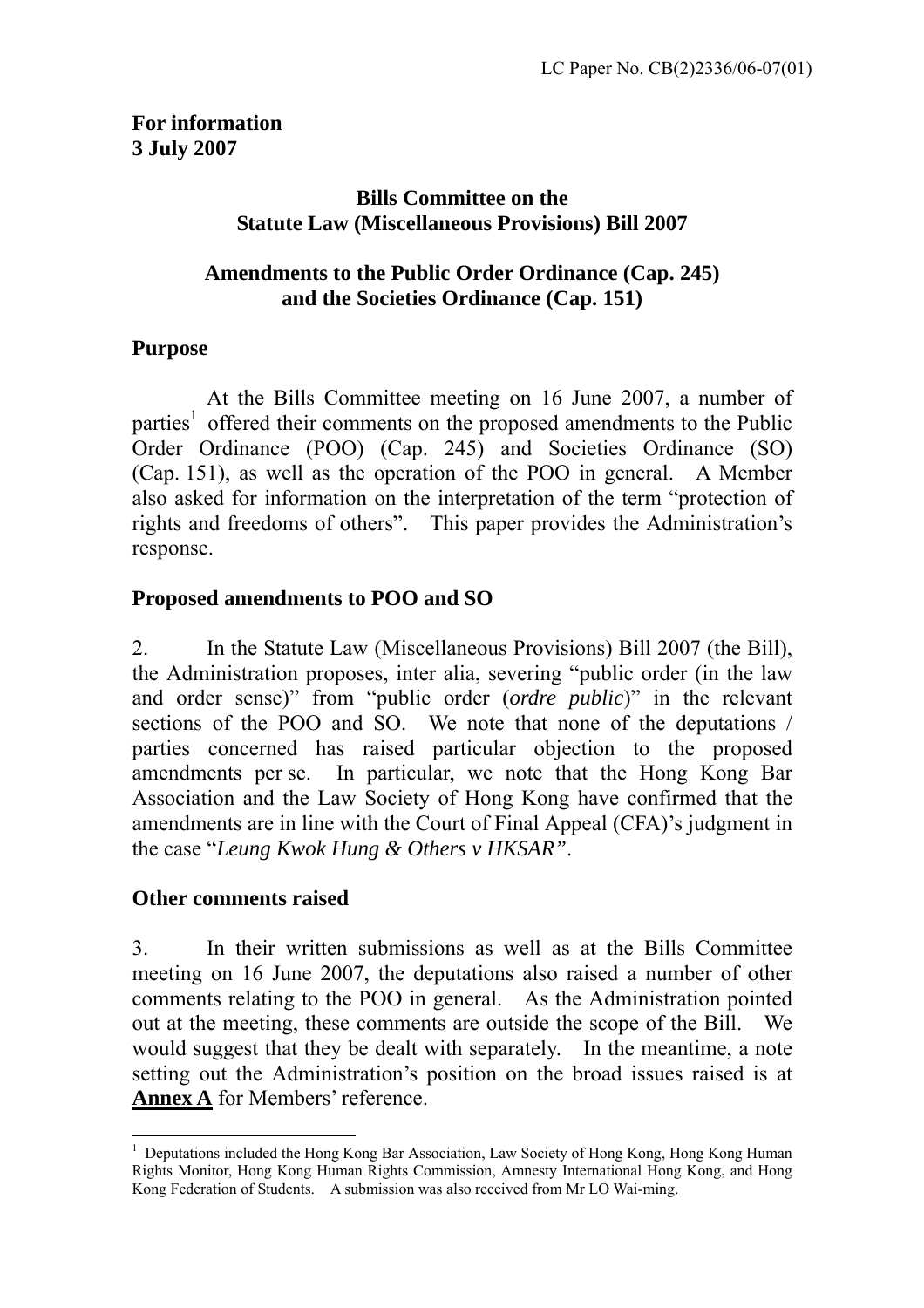# **"Rights and freedoms of others"**

4. The term "protection of rights and freedoms of others" is explained in *"Guidelines on the approach to the Public Order Ordinance in relation to public meetings and public processions*", which have previously been provided to the Panel on Security. For Members' ease of reference, the relevant extract is at **Annex B**.

**Security Bureau Hong Kong Police Force Department of Justice June 2007**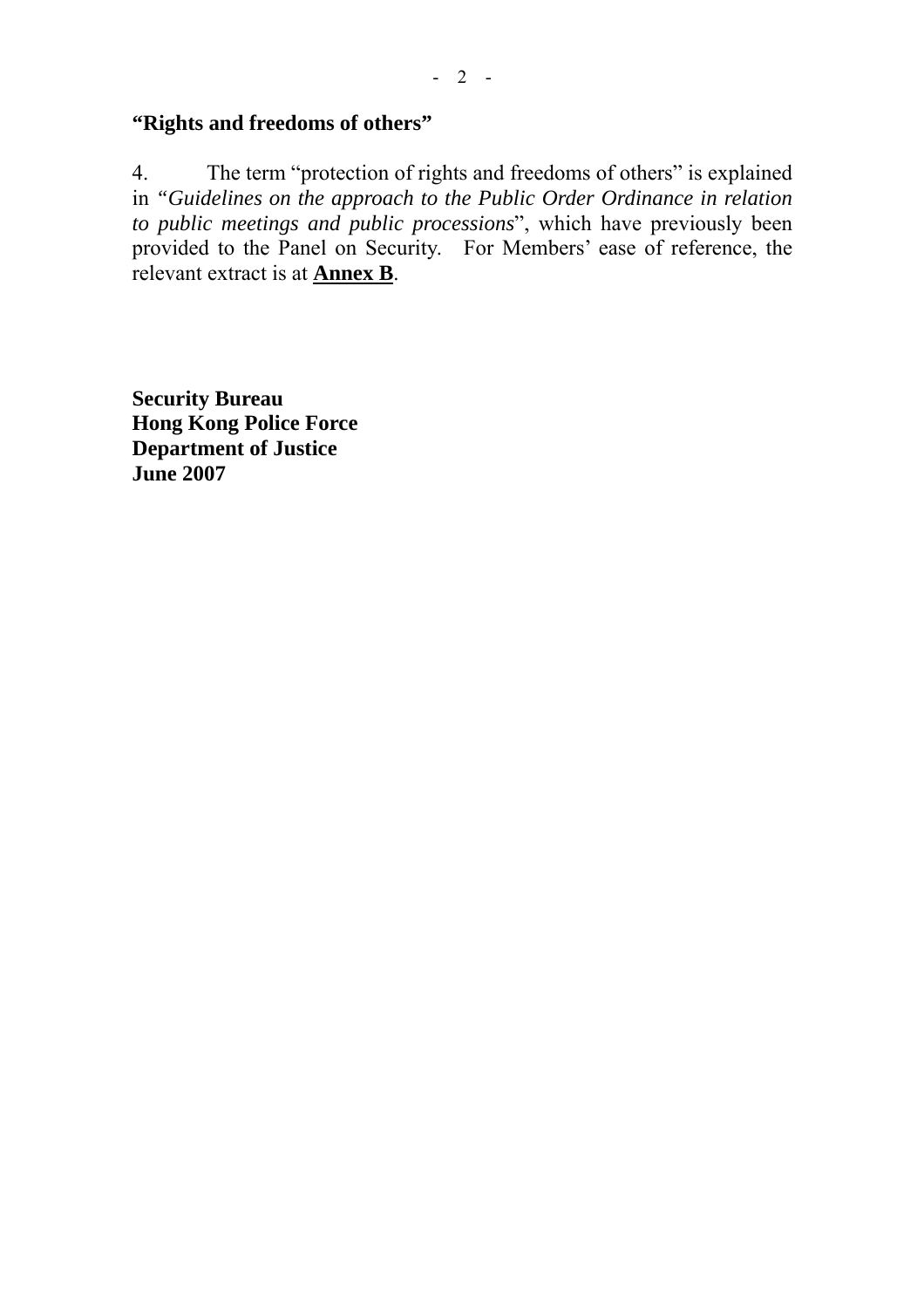## **Annex A**

#### **The Administration's position on some issues related to the Public Order Ordinance (Cap. 245)**

#### Comments of the United Nations Human Rights Committee (UNHRC) on the Public Order Ordinance (POO)

 People in Hong Kong have the freedom of assembly, freedom of demonstration etc., as guaranteed by Article 27 of the Basic Law (BL27) and Article 17 of the Hong Kong Bills of Rights. This is confirmed by the Court of Final Appeal (CFA) in the case of *Yeung May-wan & Others v HKSAR,* which held that the freedoms protected by BL27 were at the heart of Hong Kong's system. We note the comments of the UNHRC on the POO, as set out in their concluding observations of November 1999 on the first periodic report submitted by Hong Kong in respect of its implementation of the International Covenant on Civil and Political Rights. The Administration in fact gave a full response to the UNHRC's comments in our second periodic report issued in January 2005 and the supplementary information provided to the UNHRC in March 2006. (Please see **Appendices A and B** respectively for details.)

#### Specific comments on the POO

2. We note the various specific suggestions to change the POO, e.g. to relax the number of event participants that require notification to the Police, to relax the notification deadline, to streamline the notification procedures, to require the Police to give their notice of objection / no objection at an earlier stage, to vest the power to prohibit / object to notifications in the court, etc. Most, if not all, of these suggestions have in fact been deliberated over in the past and the Administration's position on them is set out in our various submissions to the UNHRC (paragraph 1 above) as well as to the Legislative Council in the debate on the POO in December 2000.

3. As pointed out by the CFA in *Leung Kwok Hung & Others v HKSAR* (the case)*,* the right of peaceful assembly involves a positive duty on the part of the Government to take reasonable and appropriate measures to enable lawful assemblies and demonstrations to take place peacefully. It also confirmed that notification is required to enable the Police to fulfill this positive duty. We consider that the current regime under the POO is both necessary and proportionate in that it strikes a correct balance between the need to protect the individual's right of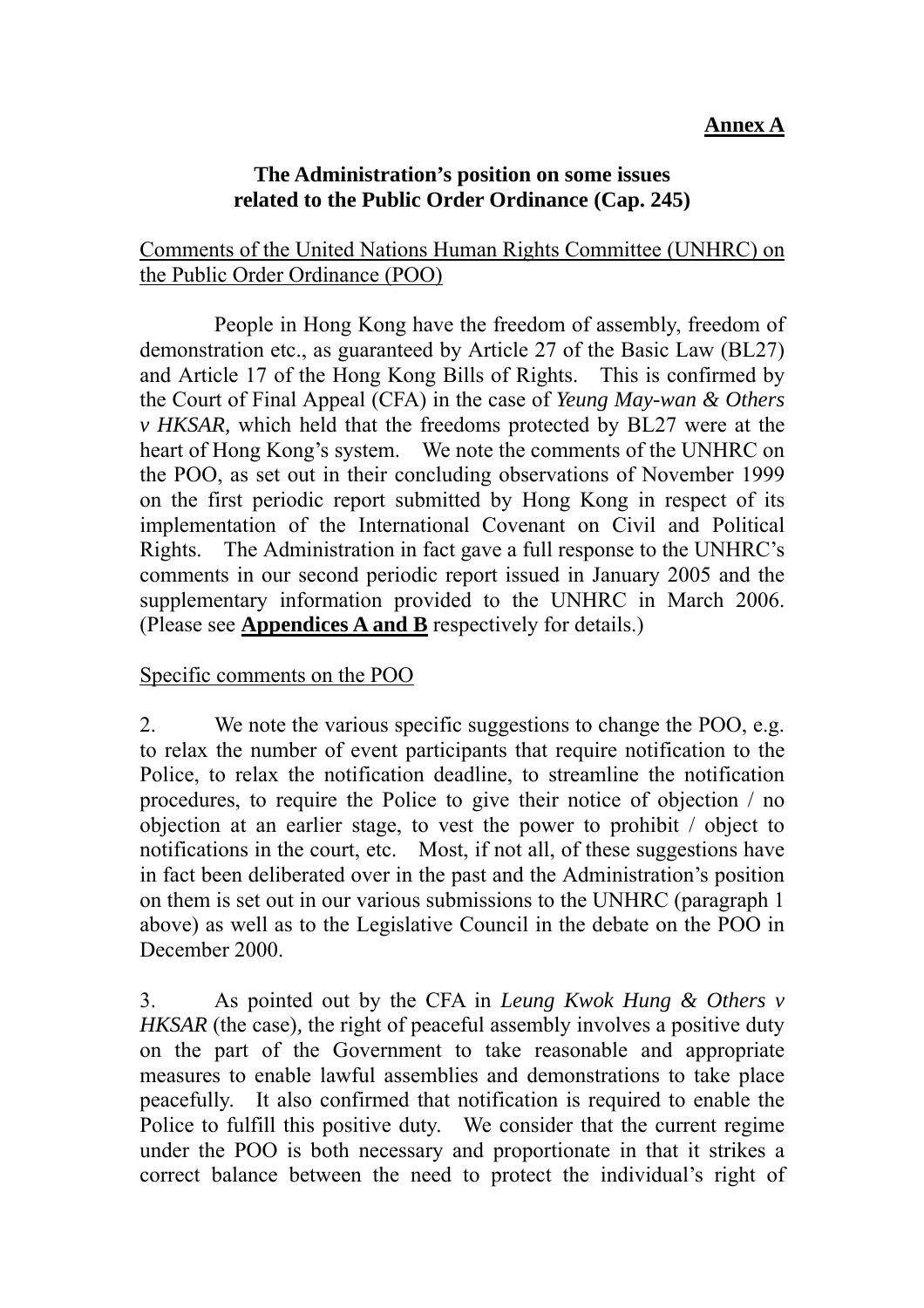peaceful assembly, of demonstration, etc. on the one hand, and the interests of the community at large on the other.

#### Judgment of Mr Justice Bokhary PJ in the case

4. Some deputations have quoted the dissenting judgment of Mr Justice Bokhary PJ in the case. As pointed out in the Administration's paper "The Court of Final Appeal's Judgment on *Leung Kwok Hung & Others v HKSAR",* which was discussed by the Panel on Security at its meeting on 1 November 2005, Mr Justice Bokhary PJ's view is a minority view and is *obiter dictum* and not the *ratio decidendi* of the case. In other words, a considerable part of his judgment covers matters not directly forming the rationale behind the court's judgment. It should be borne in mind that this dissenting judgment is not the opinion of the court and, in that light, not a decision in the case.

## Applying the POO

5. As we pointed out at the Bills Committee meeting on 16 June 2007, the Administration has issued "*Guidelines on the approach to the Public Order Ordinance in relation to public meetings and public processions*". The guidelines explain the meaning of many important terms used in the POO, and are available on the Police's website and in Divisional Police Report Rooms for inspection.

**Security Bureau Hong Kong Police Force Department of Justice June 2007**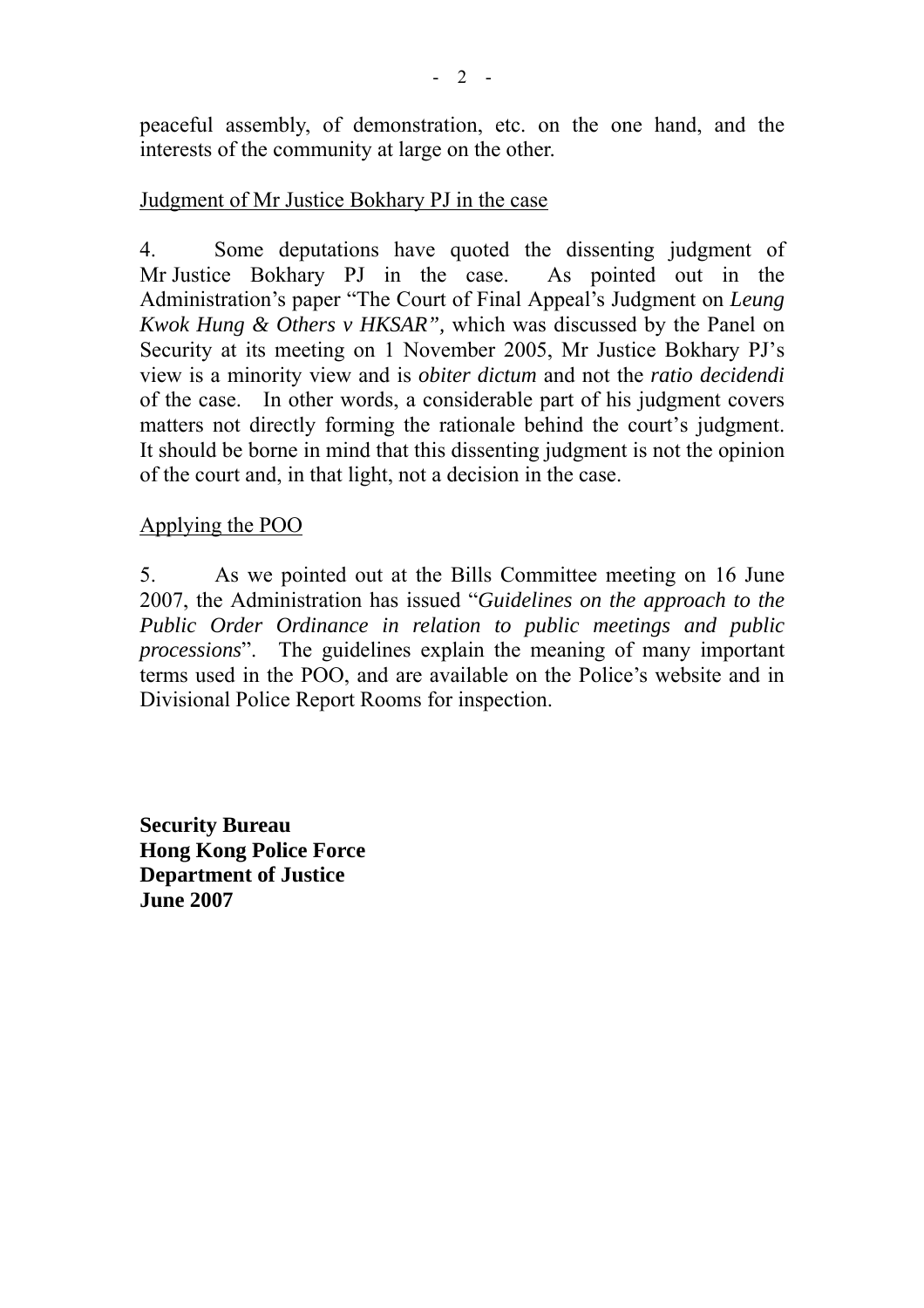## **Appendix A**

## **Extract from the second periodic report on the Hong Kong Special Administrative Region of the People's Republic of China in the light of the International Covenant on Civil and Political Rights**

# **Paras. 214 to 224**

## **Article 21: Right of peaceful assembly**

214. In its concluding observations of November 1999, the Committee commented that "with regard to freedom of assembly, the Committee is aware that there are very frequent public demonstrations in HKSAR and takes note of the delegation's statement that permission to hold demonstrations is never denied. Nevertheless, the Committee is concerned that the Public Order Ordinance (Chapter 245) could be applied to restrict unduly enjoyment of the rights guaranteed in article 21 of the Covenant". The Committee recommended that "the HKSAR should review this Ordinance and bring its terms into compliance with article 21 of the Covenant".

215. At the constitutional level, Article 27 of the Basic Law guarantees the freedom of association, of assembly, of procession and of demonstration. Article 17 of the Hong Kong Bill of Rights gives domestic effect to the provisions of Article 21 of the Covenant. The provisions of the Public Order Ordinance in respect of the right to assembly were specifically framed with a view to conformity with Article 21 of the Covenant. All decisions made under that Ordinance are subject to the Basic Law, Article 39 of which enshrines the provisions of the Covenant as applied to Hong Kong.

216. As the Committee has rightly noted, demonstrations continue to be an integral part of daily life in Hong Kong. Between 1 July 1998 and 30 June 2003, there were some 11,461 public meetings and processions. The Police have only prohibited or objected to 21 such events on the grounds of public safety, public order and protection of the rights and freedoms of others. Nine of the events eventually took place after modifications of the route, venue or scale. If proof were needed that freedom of assembly is alive and well in the HKSAR, the large procession, of variously estimated at 350,000 to 500,000 people, on 1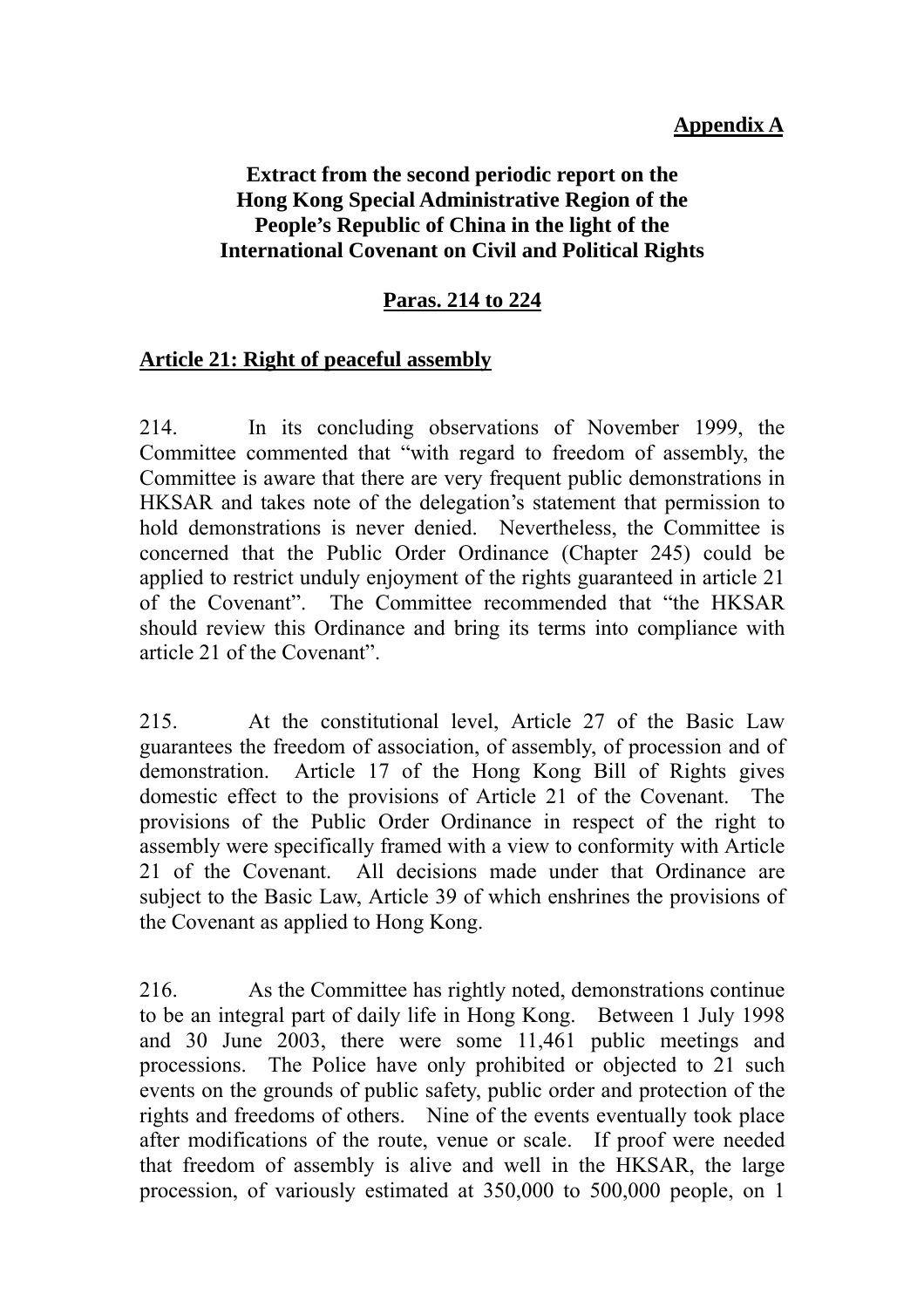July 2003 surely provides that. To emphasise the point, a survey conducted by the University of Hong Kong (also in July 2003) revealed a public rating of 7.49 marks out of a maximum 10 for the 'freedom of procession and demonstration': a record high.

## **The operation of the Public Order Ordinance**

217. The position is as explained in paragraphs 376 to 381 of the initial report. Nonetheless, we take this opportunity to address the concerns that some commentators have expressed about the Ordinance. Essentially, those concerns are that -

- (a) the Police have used the Ordinance to institute the prosecution of peaceful demonstrators with 'selective' and 'politically motivated' arrests; and
- (b) public demonstrations cannot proceed without a 'notice of no objection' issued by the Commissioner of Police.

218. The Police apply three levels of response to breaches of the Public Order Ordinance -

- (a) at peaceful events, where there are technical or unplanned breaches: a verbal warning will be given to the person in charge of the event. Details will be recorded and the event allowed to proceed;
- (b) at peaceful events where the organiser has deliberately breached the law or disobeyed the lawful orders given by the Police: the Police will issue verbal warnings to the persons in charge, informing them that that they consider possible prosecution action. Evidence of offences committed will be collected and presented to the Department of Justice, which will consider whether or not to prosecute; and
- (c) at events where there are potential or actual breaches of the peace: the Police will verbally warn both the persons in charge and other participants, directing them immediately to cease any unlawful activity. If the warnings are ignored, the Police will, as appropriate, consider peaceful dispersal, physical removal of the crowd, or arrest. Evidence of any unlawful activity will be collected and legal advice will be sought after the event as to whether to initiate prosecution.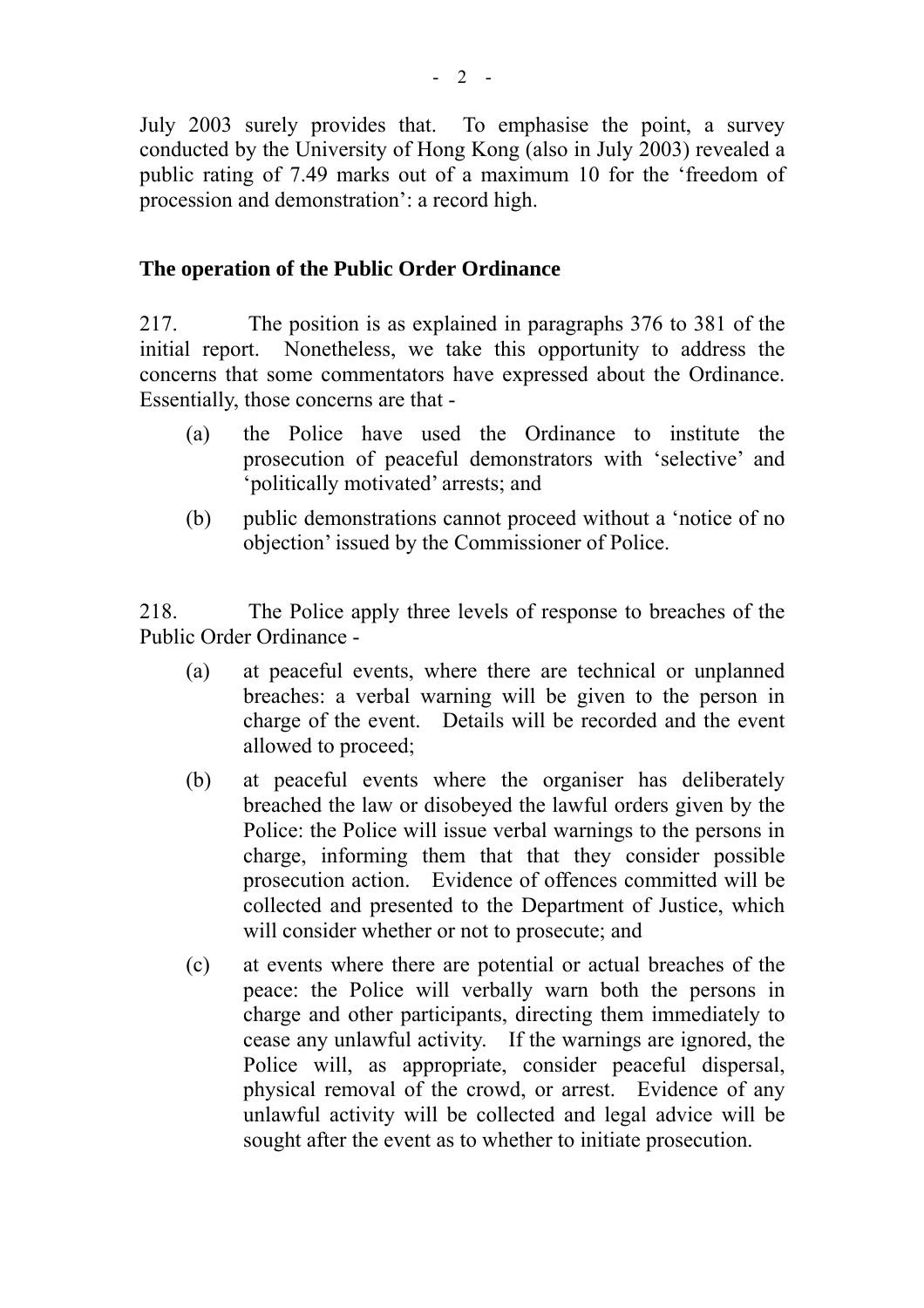219. In arriving at its decision as to whether to prosecute, the Department of Justice always acts on the basis of the evidence of the case. There is no question of politically motivated prosecutions.

220. Between 1998 and 2002, there were 537 cases of organisers failing to notify the Police in accordance with the law. But the Police forwarded only 12 to the Department of Justice for advice as to whether prosecution was warranted. The remaining cases were not pursued because they involved unintended or technical breaches. On no occasion were political considerations a factor in the decision making process.

221. We explained the operation of the Public Order Ordinance in paragraphs 376 to 381 of the initial report, discussing the 'notice of no objection' in paragraph 378. Commentators' concerns and our views on them were explained in paragraphs 380 and 381. Those views are unchanged: essentially, the Police need advance notice of demonstrations so that, among other things, proper arrangements can be made to minimise any disruption to traffic and inconvenience caused to other members of the public. The HKSAR has an obligation to assist and provide for the right of peaceful public assembly and demonstration and cannot do so in Hong Kong's condition without prior notice of large peaceful processions and assemblies.

222. Thus, we consider the requirement to be a reasonable and proportionate response that balances the right of individuals to peaceful assembly with the interests and safety of the community as a whole. We believe that our commentators' misgivings are unfounded -

(a) some commentators consider that the notice period prescribed in sections 8 and 13A (normally seven days) unnecessarily restricts the right of peaceful assembly. But the Ordinance provides the safeguard that, if the Commissioner of Police is reasonably satisfied that earlier notice could not have been given, he must accept such shorter notice and must give his  $r$  reasons if he does not so accept<sup>1</sup>[.](#page-6-0) Thus, the 'normal'

 $\overline{a}$ 

<span id="page-6-0"></span><sup>1</sup> The relevant provisions are sections  $8(2)$  &  $(3)$  and  $13A(2)$  &  $(3)$  -

 <sup>&</sup>quot;(2)Notwithstanding subsection (1), the Commissioner of Police may, *and shall in any case where he is reasonably satisfied that earlier notice could not have been given*, accept shorter notice than is specified in that subsection. [*Editor's emphases*.]

 <sup>(3)</sup>In cases where the Commissioner of Police has decided not to accept shorter notice than is specified in subsection (1), he shall as soon as is reasonably practicable inform in writing the person purporting to give the notice of his decision and the reasons why the shorter notice is not acceptable."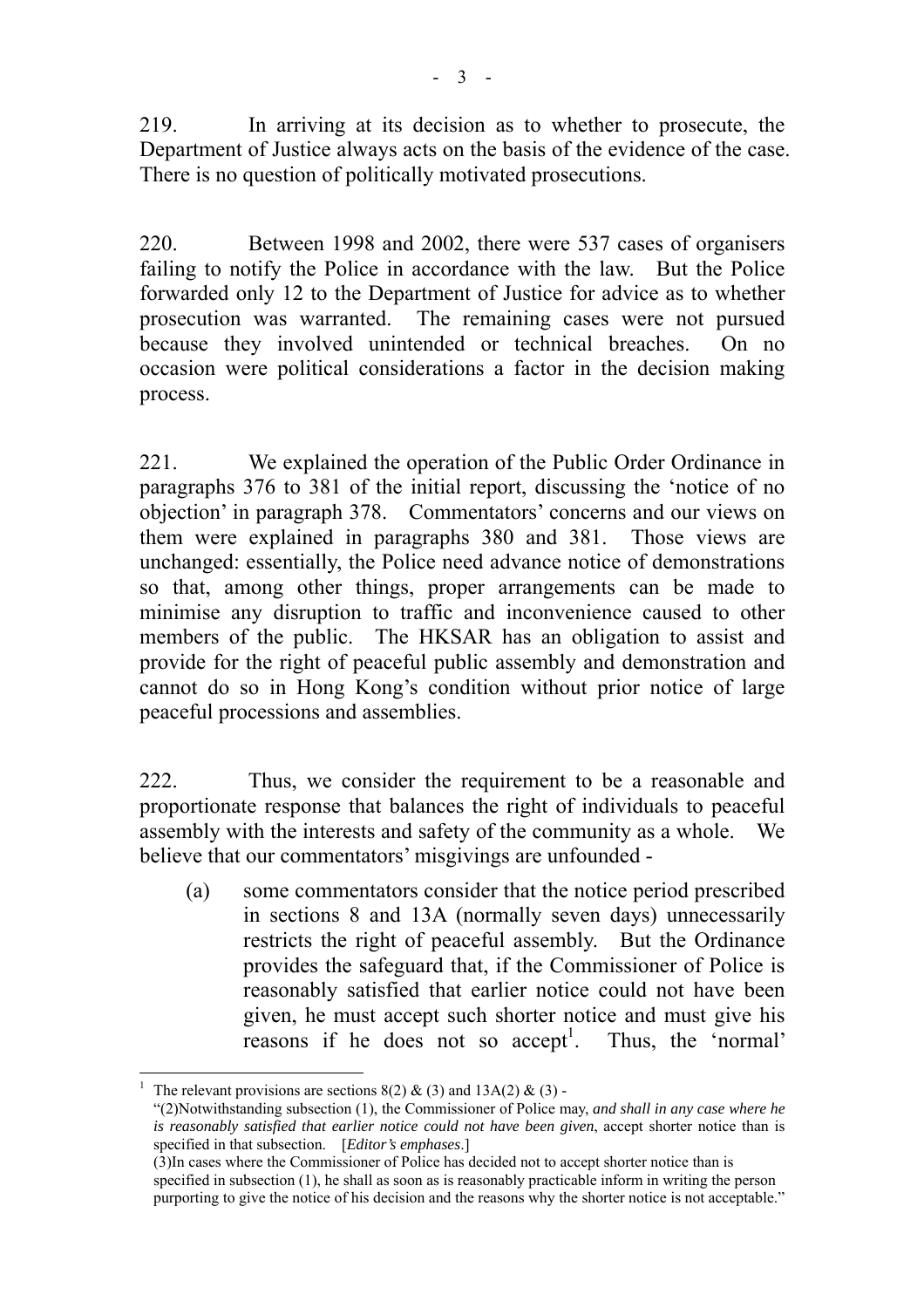notification period of seven days must be, and is, applied with flexibility and reason. The seven-day period is partly required to allow the Appeal Board time to meet and consider appeals on any conditions imposed on a peaceful demonstration. See (d) below;

- (b) the power of the Commissioner of Police to object to a procession is provided for in section 14. But this power is subject to section 14(3), which prescribes time limits within which he must notify the organisers of his decision. That is, if he objects to the procession, he must issue a notice of objection as soon as is reasonably practicable and within the specified time limit (48 hours before the commencement time of the procession if seven days' notice is given). If he does not so object, he must issue a notice of no objection as soon as is reasonably practicable and within the same time limit. If he does not issue either a notice of no objection or a notice of objection within the time limit, he is taken to have issued a notice of no objection and the procession can proceed;
- (c) there are further safeguards in sections 9 and 14, which provide that the Commissioner may only prohibit a public meeting or object to a public procession if he reasonably considers that the prohibition or objection is necessary in the interests of national security or public safety, public order (ordre public) or the protection of the rights and freedoms of others. He cannot prohibit a public meeting or object to a public procession if he reasonably considers that the interests of national security or public safety, public order (ordre public) or the protection of the rights and freedoms of others could be met by imposing conditions;
- (d) under section 16, the Commissioner's decisions are subject to appeal to the Appeal Board on Public Meetings and Processions. The Board comprises a retired judge and persons who are not public officers; and
- (e) as a matter of Hong Kong constitutional law, if the powers in the Public Order Ordinance were exercised in ways inconsistent with Article 21 of the Covenant as incorporated by Article 17 of the Hong Kong Bill of Rights, the decision(s) in question would be unlawful and in breach of Article 39 of the Basic Law. They could therefore be quashed by the courts.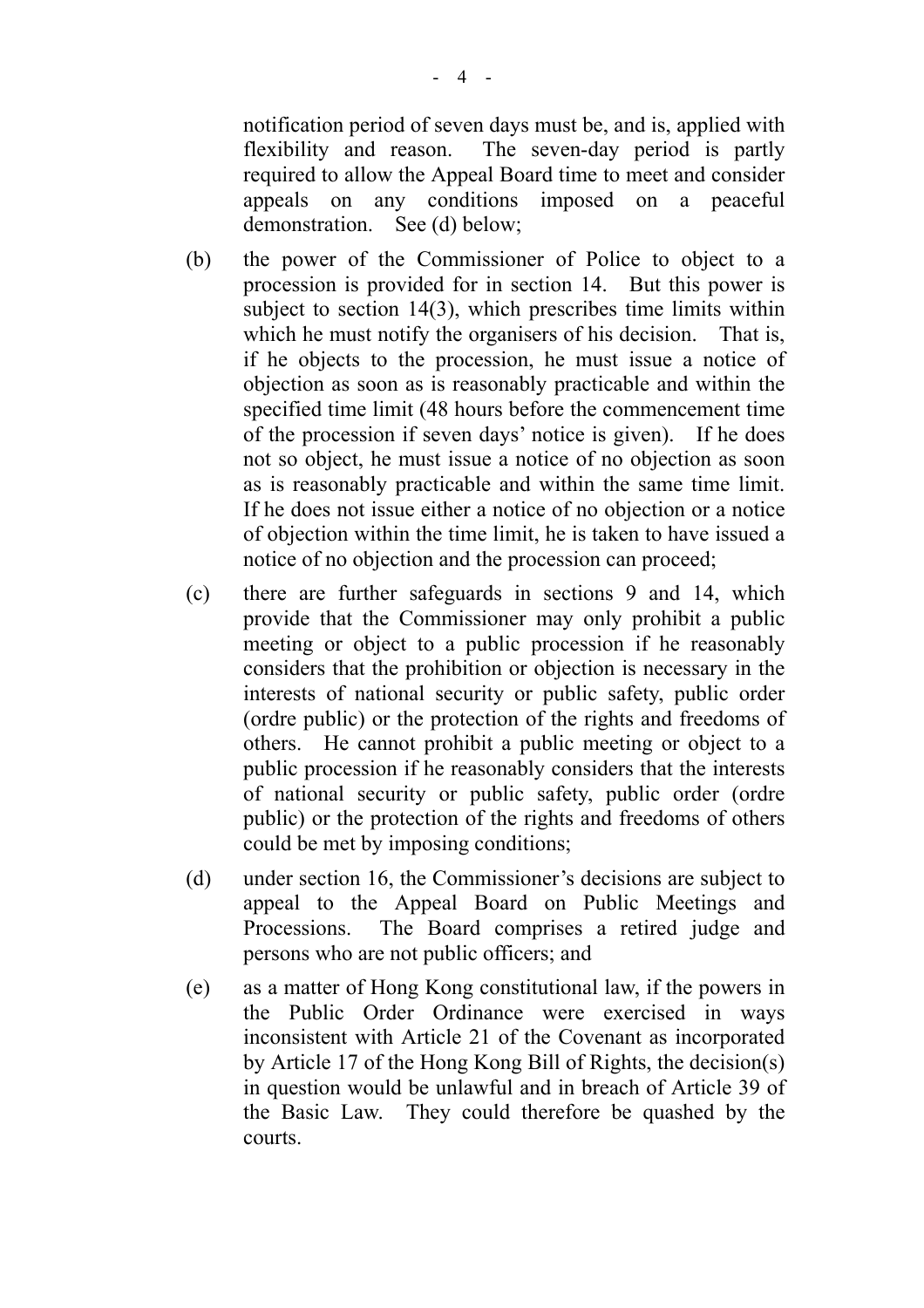223. In the last few months of 2000, there was extensive public discussion about the provisions of the Public Order Ordinance and whether they required amendment. Some commentators considered that the freedom of peaceful assembly should not be subject to any form of regulation, and that the Public Order Ordinance should be reviewed. Others considered that the existing provisions struck a reasonable balance between the individual's rights to freedom of expression and peaceful assembly and the broader community interest in respect of public safety, public order, and so forth.

224. To ensure an open exchange of views, we proposed a full debate on the subject in the Legislative Council. Before the debate, the Council organised public hearings and received some 240 submissions. Most (78%) favoured retaining Ordinance in its existing form. After a nine-hour debate<sup>[2](#page-8-0)</sup> the Council passed the motion that the legal provisions relating to the regulation of public meetings and processions should be preserved.

\* \* \* \* \*

<span id="page-8-0"></span> $\frac{1}{2}$ On 20 and 21 December 2000.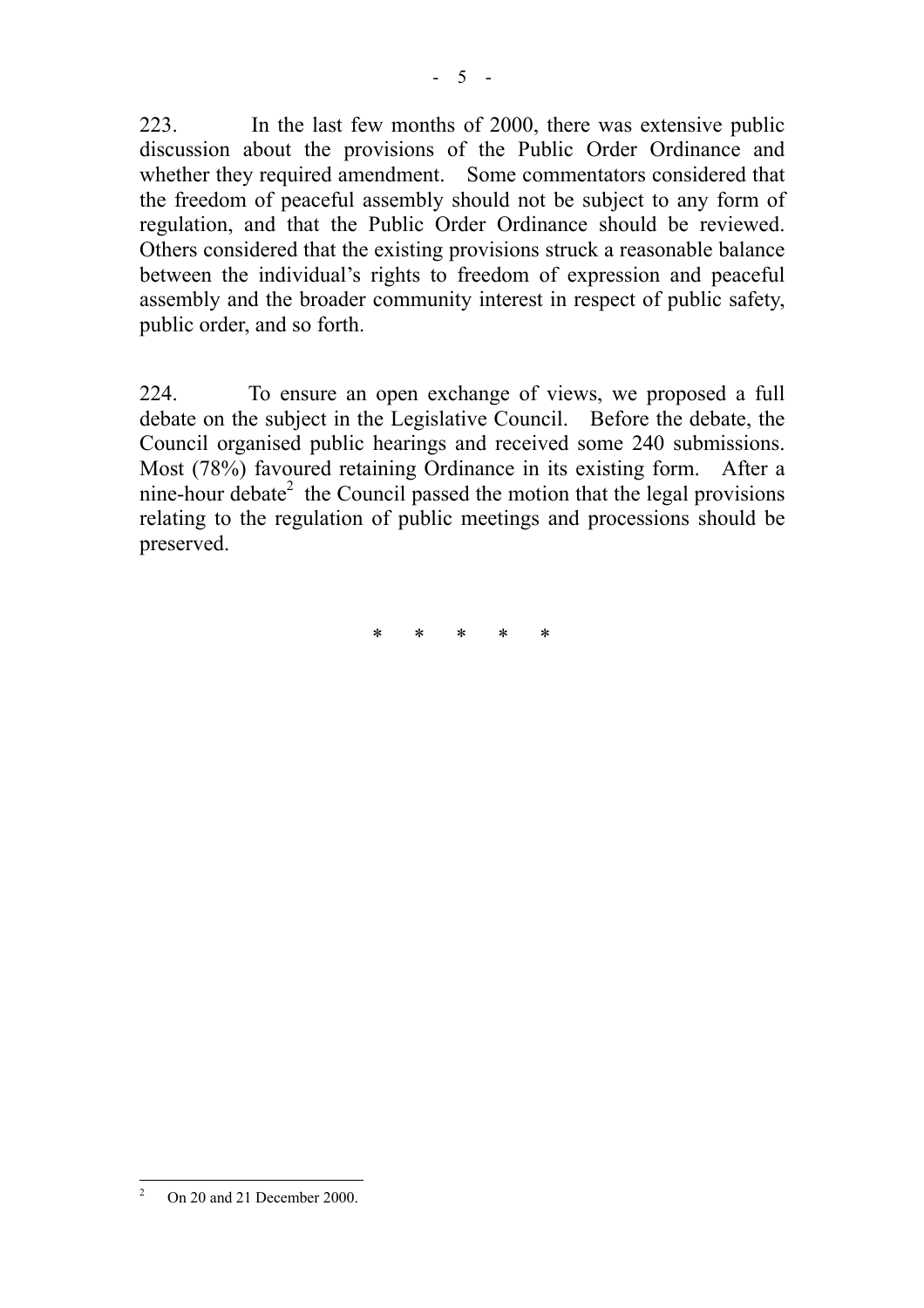#### **Appendix B**

#### **Extract from Government of the Hong Kong Special Administrative Region's response to the list of issues presented by the Human Rights Committee on 7 November 2005**

#### **Question 14**

**14. Please comment on information before the Committee that police authorities have used the "notice of no objection" procedure under the Public Order Ordinance to make it more difficult for groups to obtain permissions for marches, demonstrations, and rallies, and to arrest journalists and students during peaceful protests. Please elaborate on the conditions and/or penalties imposed on such protestors. What types of application for public demonstrations have been rejected for reasons of "national security," "public order," or their subject matter?** 

#### *Reply*

14.1 The 'notice of no objection' procedure has not been used to hinder groups from engaging in peaceful protest. Demonstrations remain an integral part of daily life here, as is clearly shown by the number of marches, demonstrations and rallies that regularly take place: some 18,534 between July 1997 and December 2005. During this period, the Police have raised objections on only 21 occasions, nine of which subsequently took place after the organizers had revised their routing, venue, or scale. The remaining 12 were either called-off, or their size was scaled down to such a level that the events were no longer notifiable. Some were cancelled after appeals were dismissed by the Appeal Board on Public Meetings and Processions, an independent appeal mechanism established under section 43 of the Ordinance. No application for public demonstration has been objected to on the ground of its subject-matter, national security or otherwise.

14.2 We explained the operation of the Public Order Ordinance (Cap. 245) - including the "notice of no objection" system - and addressed related concerns in paragraphs 376 to 381 of the initial report and paragraphs 214 to 224 of the second report.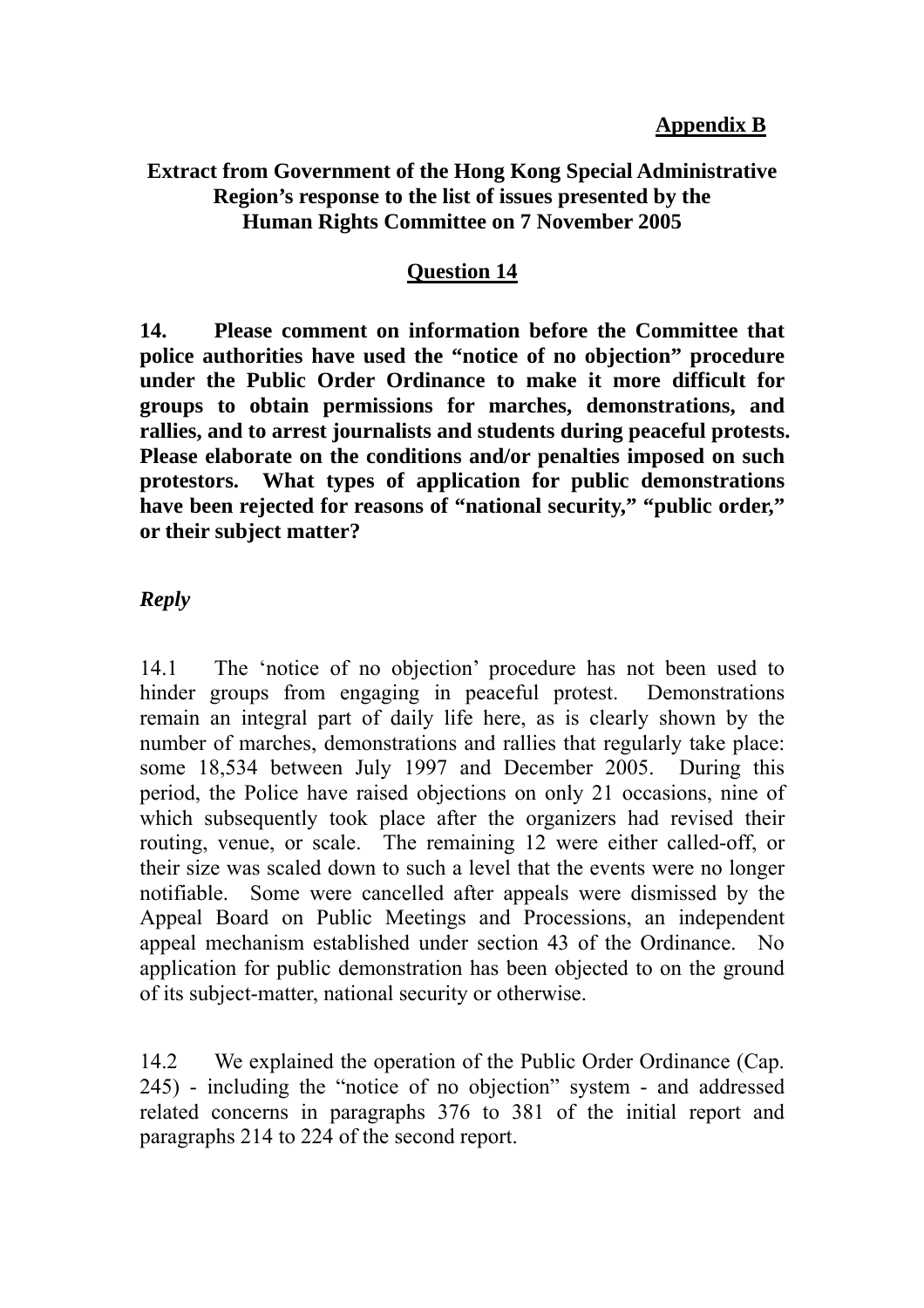14.3 The freedoms of association, of assembly, of procession and of demonstration are guaranteed under both Article 27 of the Basic Law (BL 27) and Article 17 of the Hong Kong Bill of Rights. Article 17 of the Hong Kong Bill of Rights gives domestic legal effect to Article 21 of the Covenant. In *Yeung May-wan & others v Hong Kong Special Administrative Region[11](#page-10-0)*, the Court of Final Appeal (CFA) held that the freedoms protected by BL 27 were at the heart of Hong Kong's system. However, the law required reasonable give and take between users of public places. In *Leung Kwok Hung & others v Hong Kong Special Administrative Region[12](#page-10-1)*, the CFA observed that the right of peaceful assembly involved a positive duty on the part of the Government to take reasonable and appropriate measures to enable lawful assemblies to take place peacefully. It also accepted the need to have a reasonable and proportionate notification procedure which can be applied responsibly and with a right to review that can only enhance and not restrict the relevant freedoms. We are guided by those judgments.

14.4 It must be stressed that the 'notice of no objection' system is a notification system, not a permit system. The Public Order Ordinance provides that a public meeting/procession at which the attendance exceeds the prescribed limits may take place if notice has been given in accordance with the requirements of the Ordinance and that the Commissioner of Police has not prohibited or objected to it. The Commissioner carefully examines each case and will not lightly exercise her/his discretion by objecting to or by imposing conditions on notified public order event. And he must state the grounds of any such prohibition/objection or imposition of conditions by way of written notice.

14.5 The Commissioner has the discretion to restrict the right of a peaceful assembly by imposing conditions on a notified public order event. In deciding whether and if so what restriction(s) to impose in the exercise of his discretion, she/he must consider whether a potential restriction is rationally connected with one or more of the statutory legitimate purposes and whether the potential restriction is no more than is necessary to accomplish the legitimate purpose. In short, she/he must consider whether the restriction is proportionate.

<span id="page-10-0"></span> $11$ [2005] 2 HKLRD 212.

<span id="page-10-1"></span><sup>[2005] 3</sup> HKLRD 164.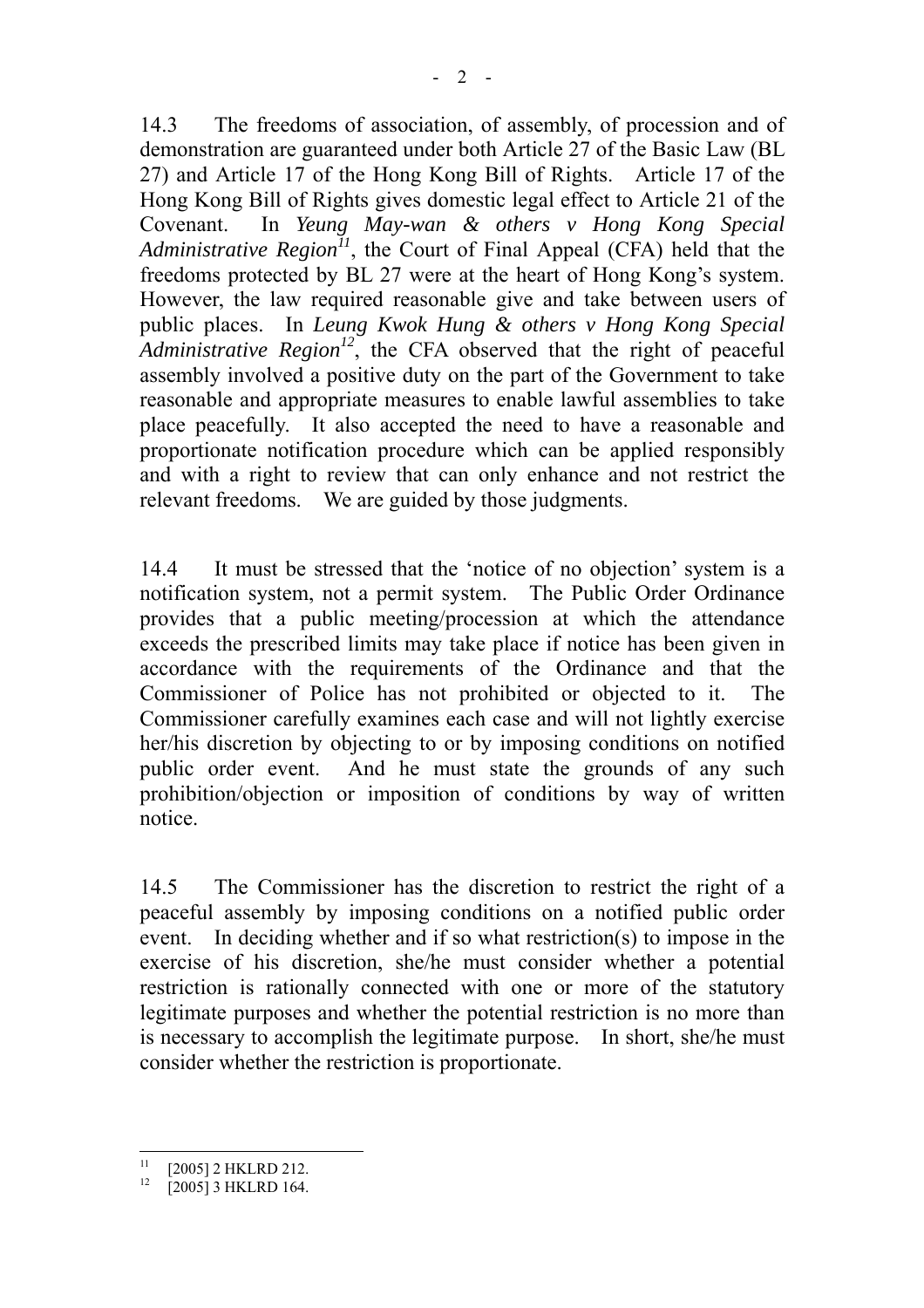14.6 So far, proceedings for failure to give prior notification have been instituted on only two occasions. The legal proceedings relating to the first case were concluded in July 2005, the offenders being bound over in a sum of \$500 for three months. The second case will be heard in early 2006. These prosecutions are the only relevant ones since the enactment of the current Public Order Ordinance in July 1997.

\* \* \* \* \*